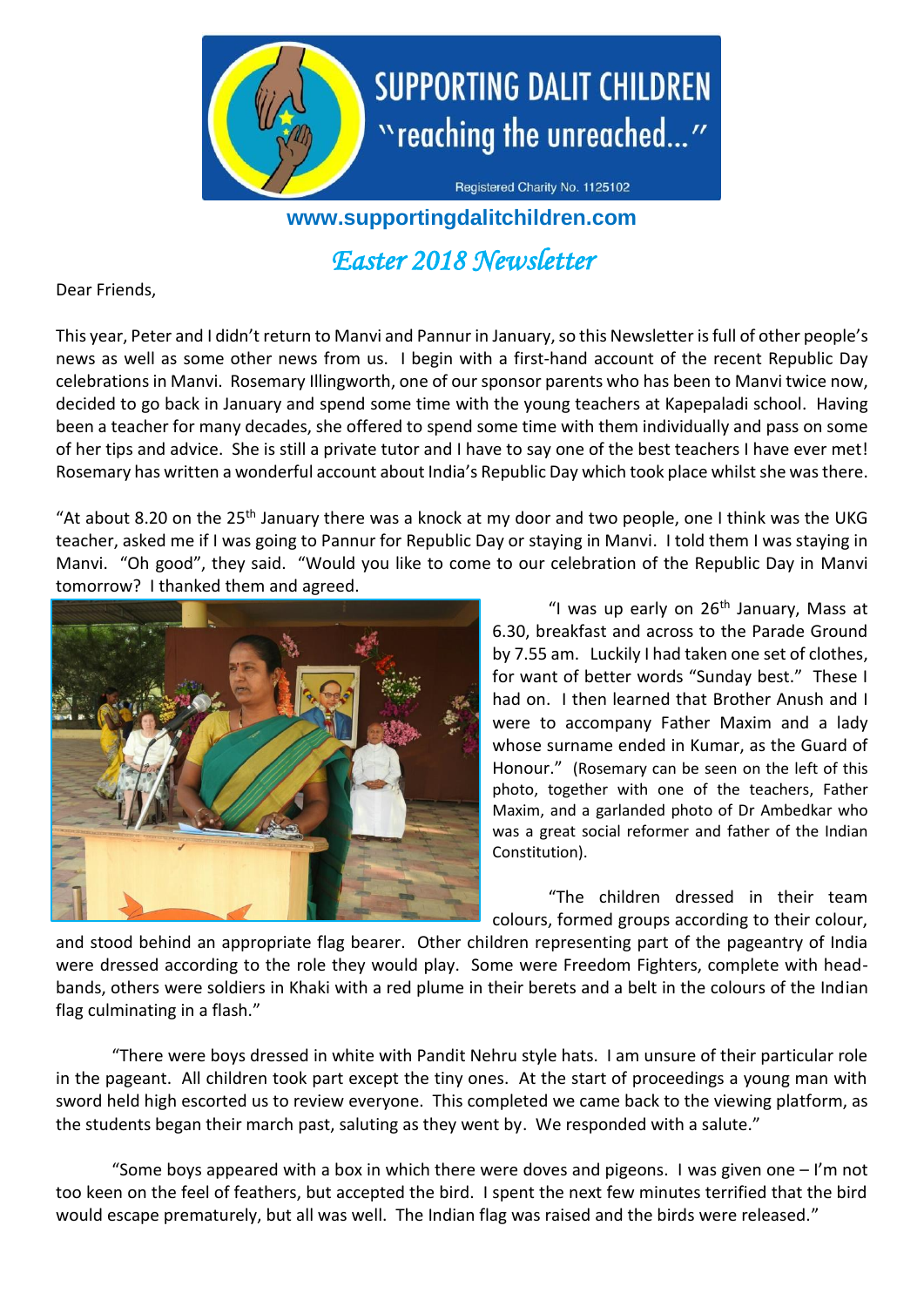

the students of Manvi, you did us proud!" *Rosemary*

"After this we watched some programmes. There was beautiful dancing and singing by some girls. The "Freedom Fighters" were very spectacular – making a human pyramid. The top boy waved the Indian flag. He must have been 3-5 metres off the ground. The boys were very skilled, they also executed another shape with perfection. We were kept in time by the drum band. The programme finished at 9.15 a.m. approximately. The students were then taken by bus to Manvi to join in the town celebrations with other schools. During this time the children were judged on their performance. We got a second and first prize. Well done

## **Christmas Clothing Appeal and Support from Indigo Island**

Our Christmas Clothing Appeal for Christmas last year was really well supported and we were able to buy every pupil at Kapepaladi School, all 310 of them, a new outfit for Christmas. Thank you once again to all who donated to this Appeal. Here are some photos of the children with their new outfits!



One of our supporters forwarded the Clothing Appeal details to her sisters who happen to own a beautiful men's clothing company, called Indigo Island. After reading about Kapepaladi school and how poor the students are, Torty and Lulu wanted to help and very kindly offered to give a donation for every shirt they sold in person, or through their website in December. The men's shirts they manufacture and sell are cotton hand block printed shirts, and I would really recommend looking them up if you are wanting to buy a men's shirt made to the highest standard with beautiful modern designs.

Here is what Torty and Lulu said when I thanked them for their considerable donation and sent them a few photos,

*"It's an absolute pleasure to support the kids, and it's lovely to see them so delighted with their* 

*new outfits. We're sending out a newsletter tomorrow and are including one of the photos; if we can repeat the offer in future it might encourage others to buy too, while supporting such a great cause."*

Their website is [www.indigoisland.co.uk](http://www.indigoisland.co.uk/) and we are extremely grateful for their support!

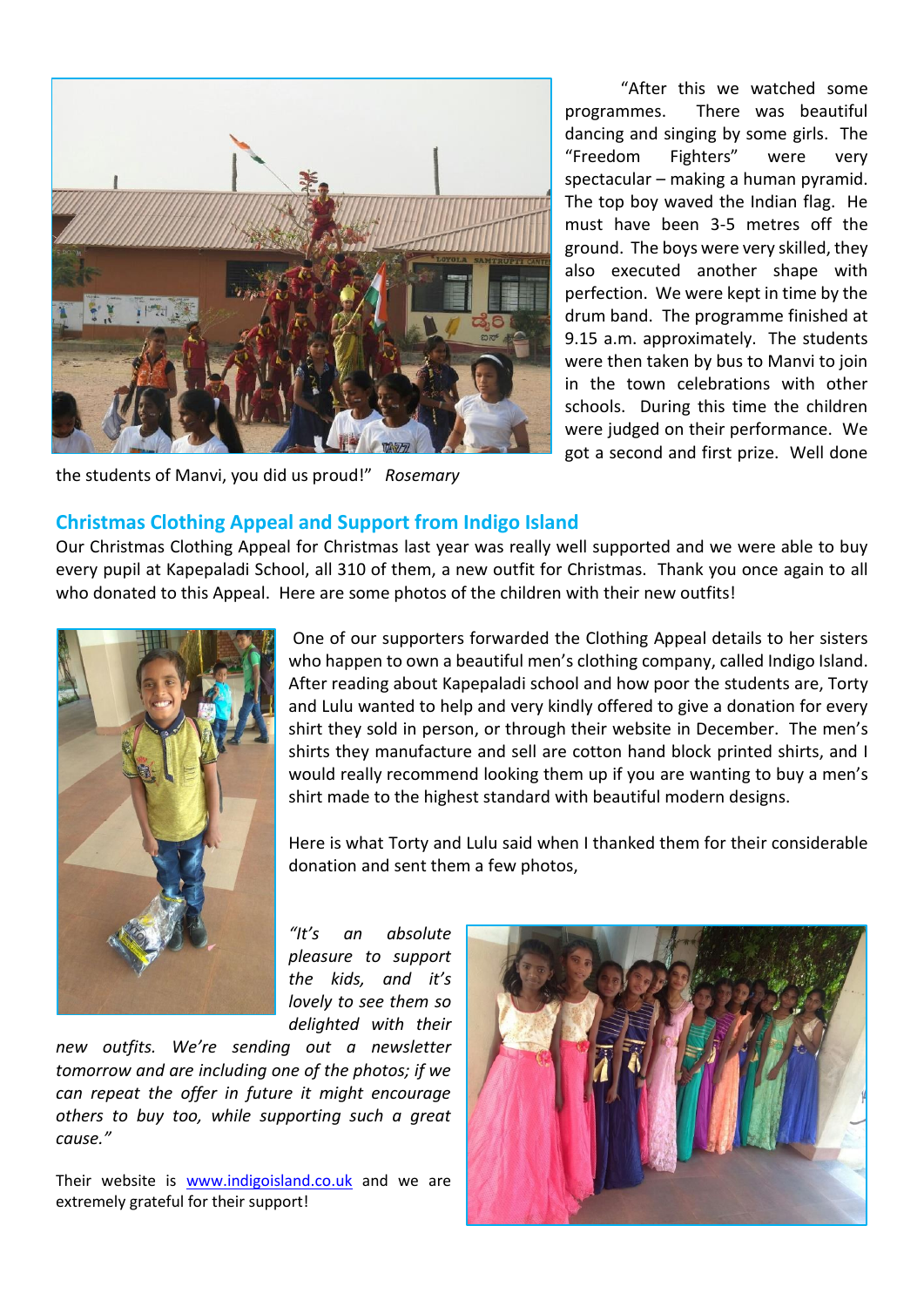## **News from the Pannur Health Centre**

The Pannur Health Centre Sisters conducted a free Gynecology and Infertility camp on 17<sup>th</sup> December. Dr Rajeshwai Nesargi, a gynecologist and specialist in infertility treatment, was invited to conduct this camp. Many couples came for treatment as well as women with other gynecological problems.





Women from self-help groups were given health education in Sagar Camp and Manvi, about prevention and early detection of cancer in women, as well as information about personal hygiene. The Sisters were able to reassure and advise the women who felt very comfortable to ask the Sisters their questions.





The Sisters had a wonderful Christmas celebration with their hospital staff and helpers on 22<sup>nd</sup> of December. Sister Philomena, Superior of the Convent, as well as Head Mistress at Kapepaladischool, conducted prayers.